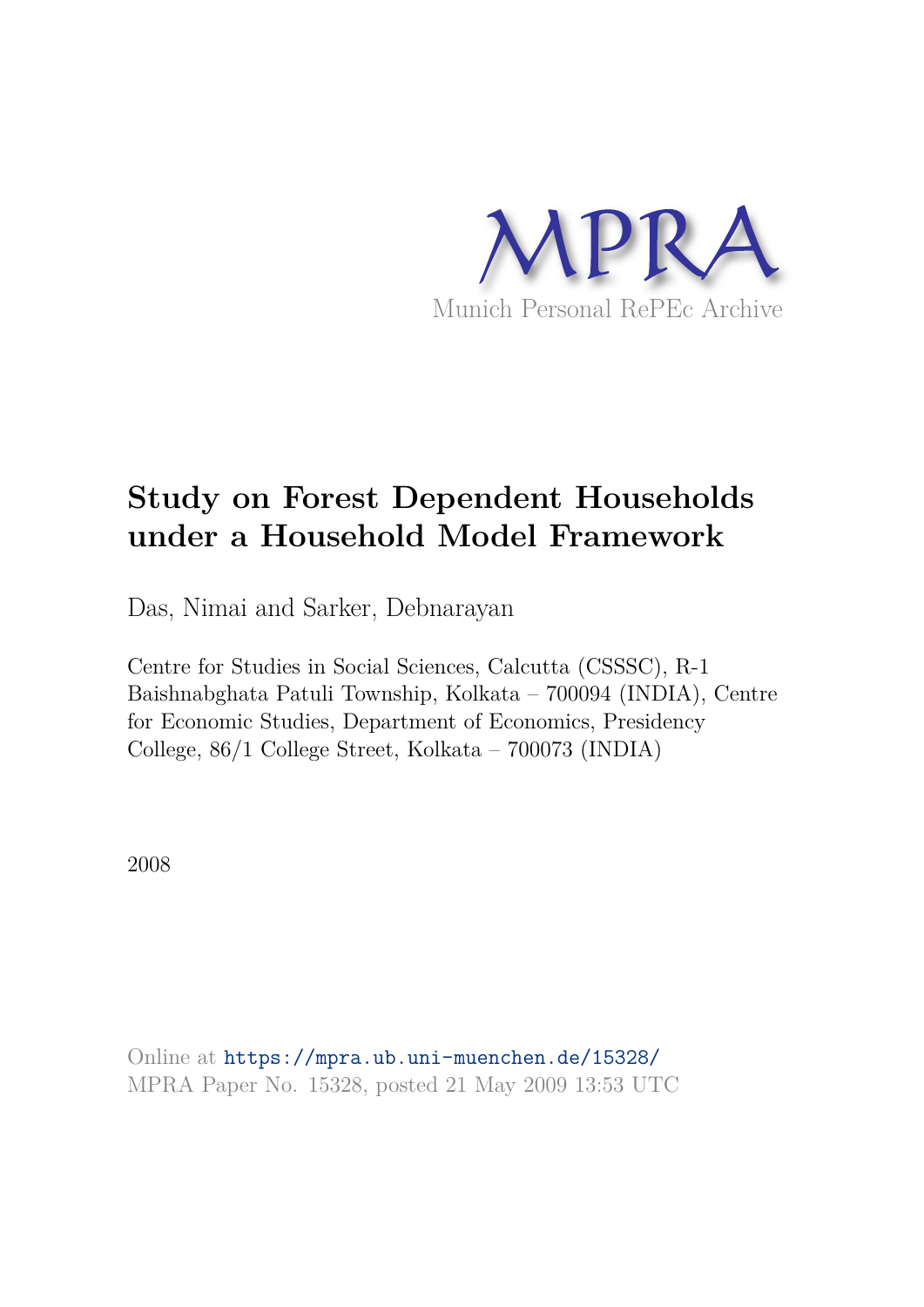## **Household Model Framework Study on Forest Dependent Households under a**

### NIMAI DAS AND DEBNARAYAN SARKER

This study suggests that JFM households receive higher economic benefit after JFM: the physical increase of forest related works has a positive impact on the prices of the same influencing higher hours (time) of work which help them increase higher annual per capita net real income. The poorer the households are according to their economic status, greater is the dependence on forest and so greater is the extent of involvement in low return forest activities (NTFPs) and forest wage work. It might indicate that JFM plays a positive role for economic security of the forest fringe households.

**Keywords**: *Joint forest management (JFM) programme, JFM and non-JFM forests, forest dependent household, non-timber forest products, forest income.*

**JEL Classification**: *Q23, D13, H41, D12, Q28.*

#### **Section I**

That forest plays a very significant role for poverty alleviation of forest fringe communities and thereby contribute to more prominent role in rural poverty alleviation has come to a new focus in some recent studies (Fisher, 2004; Pattanayak et al., 2004; Angelsen and Winder, 2003; Kumar, 2002; Kumar et al., 2000; Arnold, 2001; World Bank, 2001; Wunder, 2001; Cavendish, 1999; Scherr et al., 2002; Somanathan, 1991). The World Bank Report (2006) indicates that forests offer vast potential for poverty reduction and rural economy growth in India while also supporting critical national conservation goals (World Bank, 2006:xiii). During the current years there is rich empirical evidence to suggest that forest is an important source of income for the poor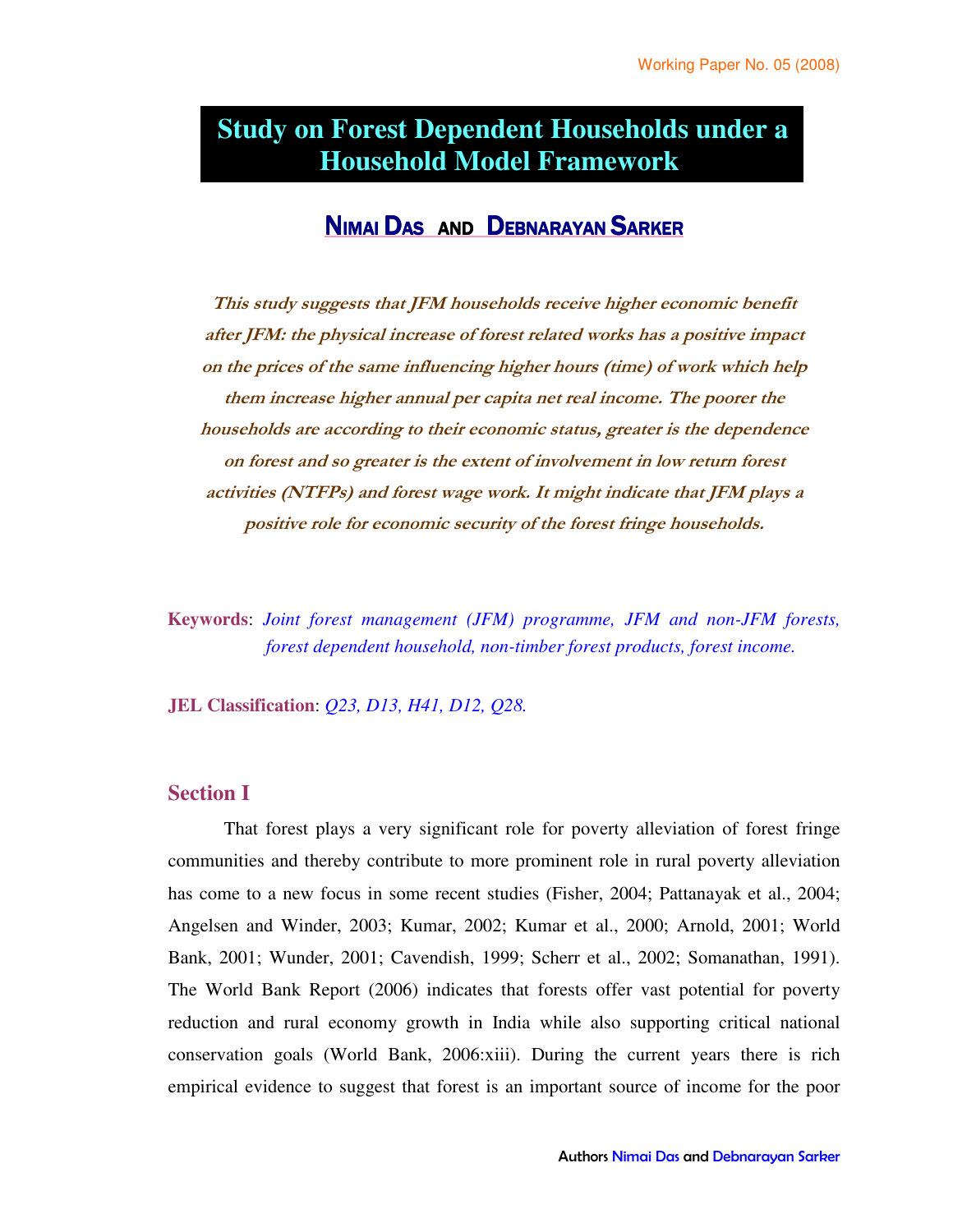forest fringe households through the extraction of non-timber forest products (NTFPs) or non-wood forest products (NWFPs), low return forest activities (LRFA), with the help of cooperative management which help preserving the forest resource sustainable (Somanathan, 1991; Pattanayak et al., 2004; Guha, 1989; Jodha, 1986, 1992; Kumar et al., 2000; World Bank, 2001). Increasing interest in rural poverty alleviation has resulted in a new focus in the forest dependent poor (Fisher, 2004; Pattanayak et al., 2004; Angelsen and Winder, 2003; Kumar, 2002; Kumar et al., 2000; Arnold, 2001; World Bank, 2001; Wunder, 2001; Cavendish, 1999; Scherr et al., 2002; Somanathan, 1991). In an attempt to measure the effect of JFM on various social groups – landless, marginal farmer, small farmer, medium farmer and large farmer – Kumar(2002) observes that the poorer sections of village community are disproportionately dependent on non-wood forest products both for subsistence and extra income due to low opportunity cost of labour (p.770). Somanathan (1991) observe that without any legal punishment by law, traditional cooperative management system based on self-enforcing social norms and customs – each person knows that if they cheat, the other will as well, and to their supply of forest products in years to come will be jeopardized – were enough to restrain people from removing timber from forest and the prevailing conditions ensures that the forest dependent households did not suffer from a scarcity of forest resource on which they were so dependent (Somanathan, 1991:PE 38-9). This paper tries to examine whether the dependence on non-timber forest products (NTFPs)- low return forest activities- and forest wage work for JFM households increases the price/return of forest work and increases the hours of forest work which might help improve the economic conditions of JFM households after JFM situation.

The paper is organized as follows: Section II presents the importance of the study. The data set and methodology appear in section III. Section IV presents the key results of the study. Section V provides a simple theoretical model based on the empirical findings. Conclusions are contained in section IV.

#### **Section II**

While empirical evidence from across the world now confirms that communitybased regimes are a viable option for the management of local common property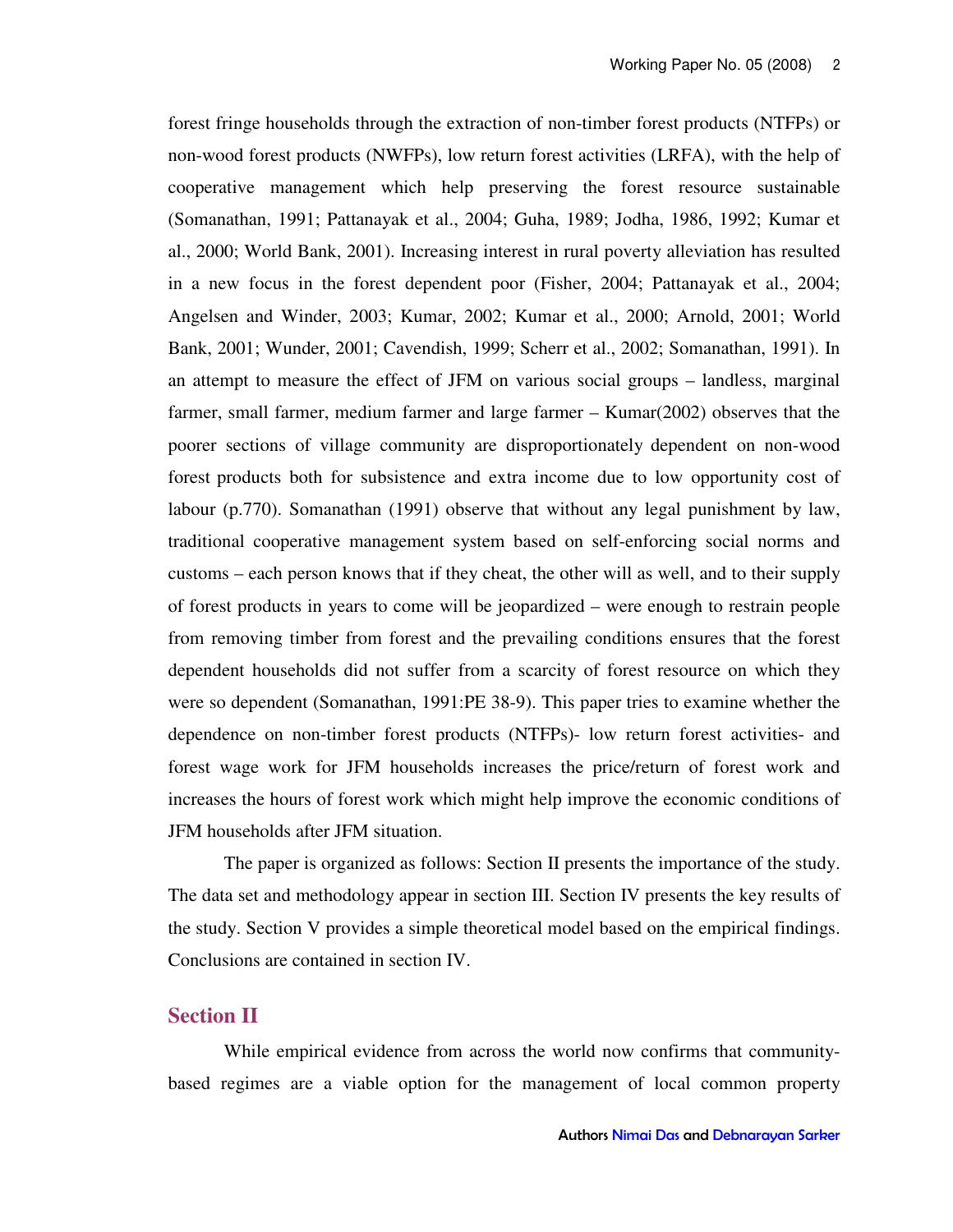resources (Baland and Platteau, 1996; Berkes, 1989; Bromley, 1992; Correa, 1999; Lama and Buchy, 2002; Martin, 1992; Naik, 1995; Saxena and Sarin, 1999; Singh, 1994, 2001), the local communities in different parts of India have mobilized repeatedly since long past against the old custodian forest management systems – traditional emphasis on production of commercial wood and disregard for local needs – to protect 'their' local resources from manipulation by outside groups in keeping with the other parts of the developing economics. The emergence of a new community forest management system in south West Bengal, the area of our study, is grounded historically in tribal and peasant resistance movements (Sarmah and Rai, 2001:213; Poffenberger, 1995:342-50). Against the old custodian forest management system, the local forest fringe communities in different parts of India have mobilized repeatedly since long to protect 'their' local resources from manipulation by outside groups. The emergence of new community forest management system in south West Bengal including our study area is also grounded historically in tribal and peasant resistance movements. Against the custodian forest management system, the local forest fringe communities – *Santal*, *Bhumij* and *Mahato* tribal, and some low cast Hindus – in south West Bengal mobilized repeatedly against *Mughal* and *British* rulers to protect their traditional rights on forestland from long past. *Chur Rebellion* (1767-1805), *Naik Revolt* (1806-1816) and *Hul Rebellion* (1855) are the glaring examples of the history in south West Bengal (Poffenberger, 1995:342-49). During Chur Rebellion, the tribal communities of this area mobilized resistance through a series of armed revolts against the British empowered new class of *zamindars* who took attempts to clear forest land and convert it into agricultural land to increase their revenue. "Tribal guerrillas were so effective that even as late as 1800, after nearly forty years of British occupation, a collector reported that two thirds of Midnapore consisted of jungle, the greater part of which was inaccessible" (Sarker and Das, 2006a:271). Yet, gradually the British Company succeeded in strengthening its control, despite subsequent revolts by forest fringe people, such as the Naik Revolt. The pressure on the forest grew further by the 1860s as the growing railway system demanded immense quantities of sal logs to provide sleepers for rail bed. Commercial demand for timber accelerated forest cutting, and raised the value of forestlands. Timber merchants rushed in, even before the rail lines opened and began leasing or purchasing large tracts from the Midnapore Zamindary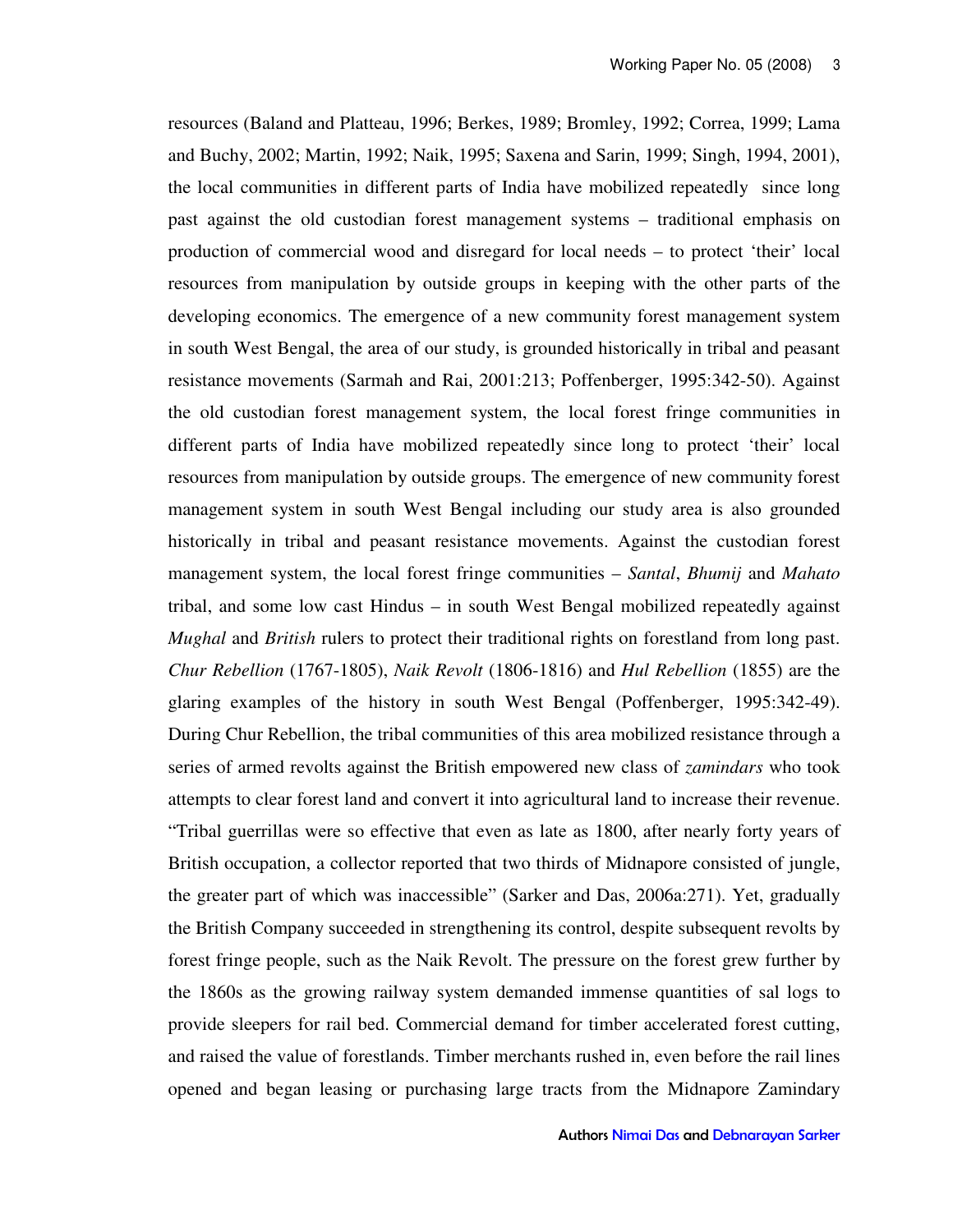Company and other Zamindars. In early 1855, six to seven thousand Santal tribal from, Birbhum, Bankura, Chotonagpur and Hazribagh began meeting for organizing resistance in response to their growing marginalization. On July 16, 1855 some ten thousand tribal, under the messianic leadership of four Santal brothers stood their ground firmly and fought with bows and a kind of battle-axe in a battle near *Pirpaiti* (Dutta, 1940:26). Although, the revolt collapsed eventually after half their members were reportedly killed, its effects were far-reaching. The Hul Rebellion (as it is known among the Santal) profoundly influenced the ideological development of many Santal communities (Duyker, 1987:35), and lives on in the songs and oral traditions of the tribal people of this area.

However in the context of Indian forestry, several strands have gone to the present emphasis on community involvement in forest protection. Joint forest management programme emerges as the latest in a long history of policy changes, attempting to create a new relationship between 'state' and 'community' (Sarker and Das, 2006a:269). Evidence of earliest forest management by the state is found in Kautilya's *Arthashastra* (BC 321) which refers to 'forests' being managed as 'state reserves for revenue' and for 'public use' (Sarmah and Rai, 2001:209). But, indeed, no rulers in India did execute this policy in the management of forest resource of our economy before 1988. Rather, the forest policy of India before the year 1988 was oriented with commercial need either of the government or of the rulers of India without safeguarding the traditional rights and concessions of the forest fringe communities on forestland. In fact there was no systematic management of forest in the country before 1865. Some of the recorded forest conservation measures were initiated by *Emperor Ashoka*, as is testified by the decrees inscribed in rock and pillar edicts. This concern continued till the beginning of the 6th century. The *Mughals* and the early *British* rulers, however, evinced little interest in forest conservation. Systematic management of forest in country began in 1864 with the appointment of Dietrich Brandis, a trained German forester, as the Inspector General of Forests. The government decided to treat forests as state property by enacting the Indian Forest Act, 1865 (Act VII of 1865). Although, the first act of forestry in India was enacted in 1865, the major laws governing forestry have formulated by the Indian Forest Act of 1878, Indian Forest Act of 1927 and the Forest Conservation Act of 1980 (World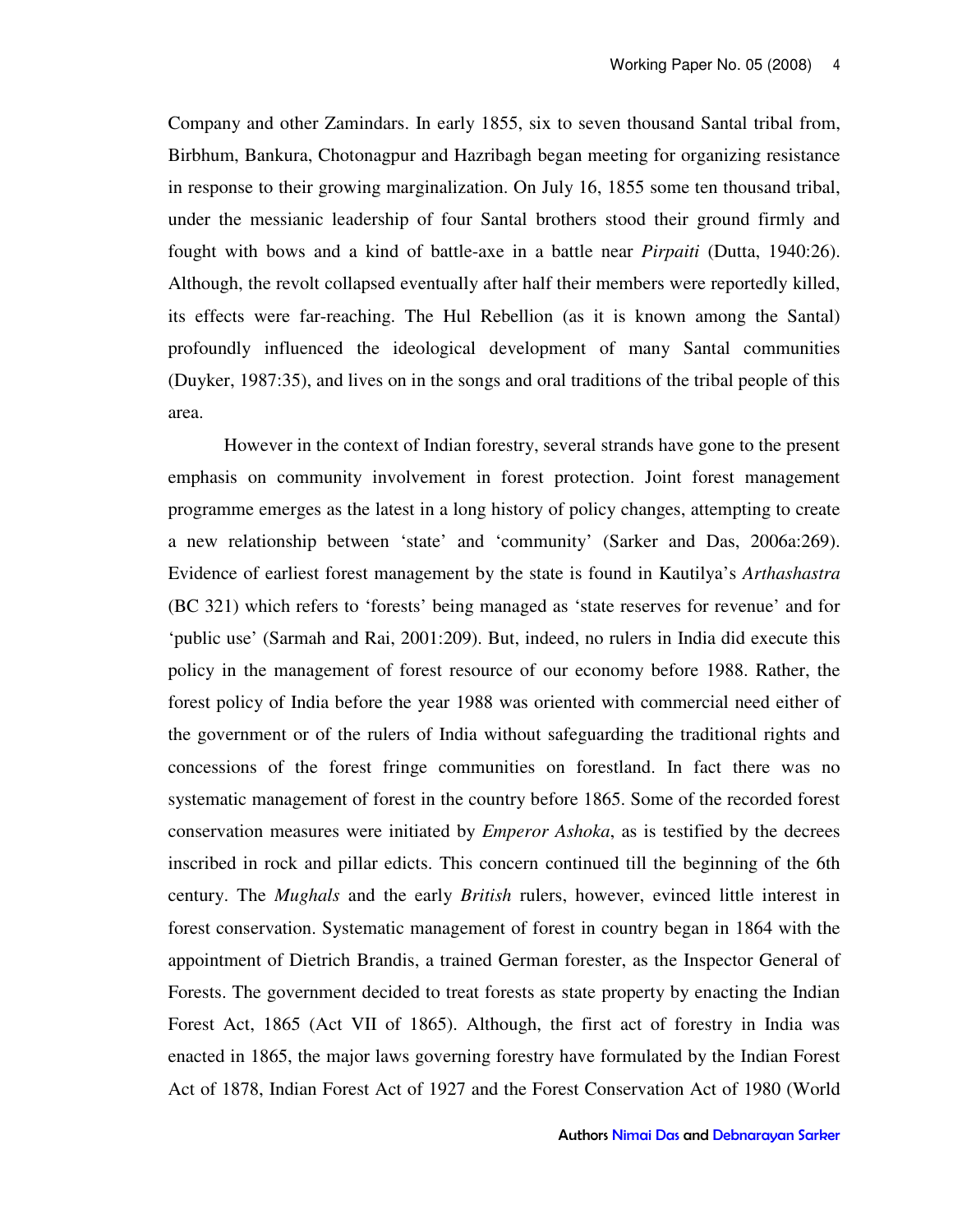Bank, 2006:xvi). The Forest Conservation Act of 1878 and that of 1927 emphasized commercial timber production. The Forest Conservation Act of 1980 and the National Forest Policy of 1988 shifted the pendulum strongly towards forest conservation and joint forest management (ibid:16-18). The National Forest Policy of 1988 constitutes a significant departure from earlier policies of forest management practice for its emphasizes on: (i) obtaining the active participation of local people in forest conservation and development programmes of local forest lands and (ii) the benefit sharing arrangements, which is intended to provide village communities living near the forests a stake in the protection and development on the degraded forests. The revision of national forest policy in 1988, therefore, marks a major difference from the earlier policies which emphasized on production of commercial wood and disregard for local need (Poffenberger, 1995:342-50; Sarmah and Rai, 2001:213). However in keeping with the local need the new policy lays (1988) emphasis on meeting the local needs in particular of the tribal and the rural poor living near the forest and in safeguarding their traditional rights and concessions subject to the carrying capacity of the forests. This study seems to be important in that it tries to examine whether JFM programme in India, which recognizes the need to fulfill the requirements of fuel wood, fodder and minor forest produce of JFM households, could facilitate improvements in the economic condition of the rural poor and tribal communities after JFM situation. The hypothesis is that physical increase of forest related activities (increase in the quantity of NTFPs, physical increase in forest wage work) has a positive impact on the price/return of forest related activities influencing higher hours of work.

#### **Section III**

The data have been collected through an intensive field enquiry covering all members from forest protection committee (FPC) villages under JFM programme (study group villages) and non-JFM villages (control group villages) – three sample female FPCs (core group), three joint FPCs (first control group) and two non-JFM villages (second control group). For the selection of female FPCs, random sampling technique (SRSWOR) is used. It is important to mention that each FPC under this study was formed in the respective village; so FPC/village is synonymous in this study. The field survey is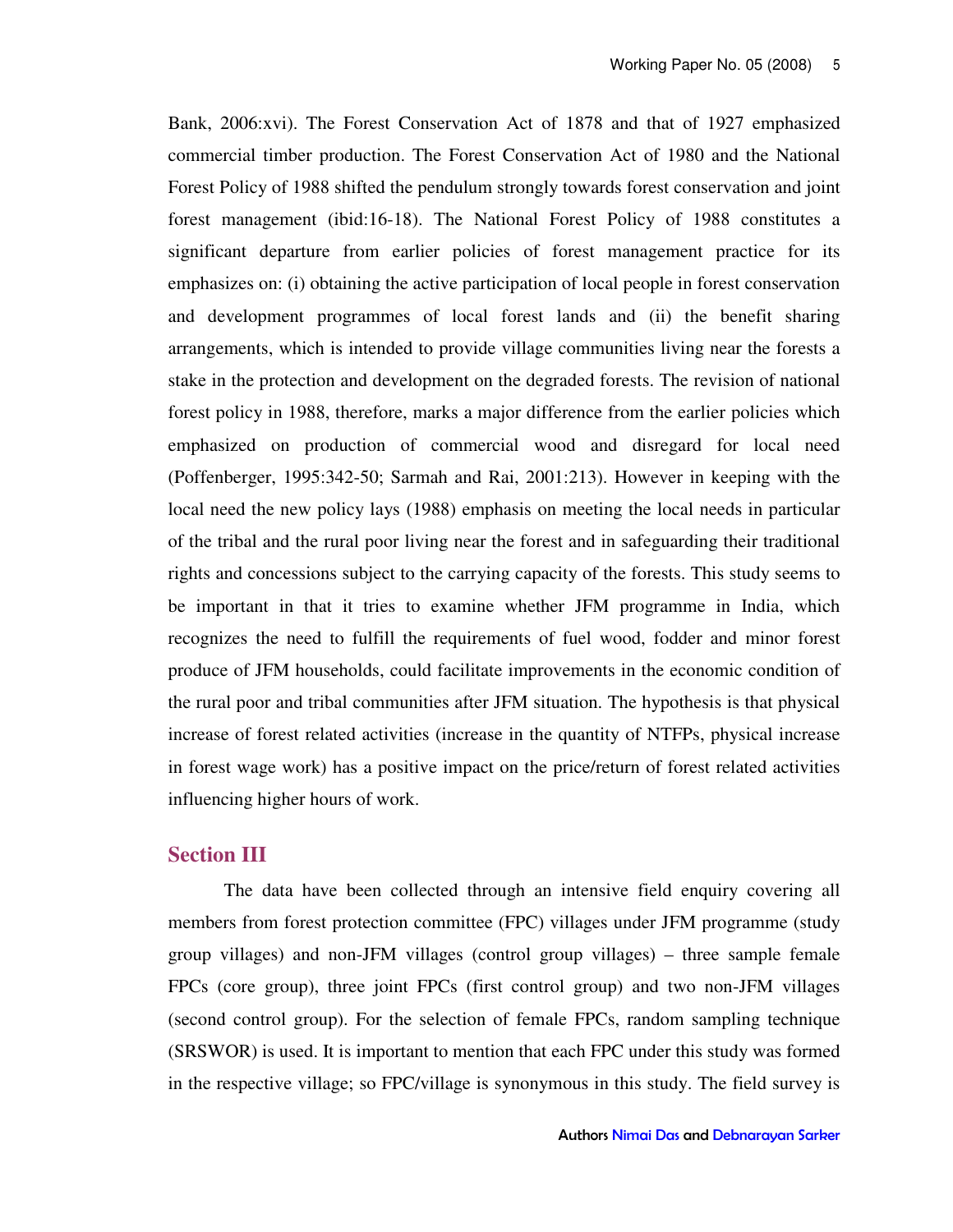conducted during the year 2005-06 and the data during before situation of JFM are collected from all the households through the *reflexive comparison method* where 'after' and 'before' scenarios are compared for the participating households.

In order to study the different aspects of the stated objectives simple tabular analysis, which presents absolute numerical values, percentage change, simple proportion, descriptive statistics and test of significance**<sup>1</sup>** , is used in this research work. The extent of dependence on forest in terms of monetary units (INR) is assessed by estimating net real earnings**<sup>2</sup>** (revenue minus cost in real term) from both forest and non-forest sources. Total revenue and total cost of earning sources of the surveyed households are estimated during both after JFM situation and before JFM situation**<sup>3</sup>** (Sarker and Das, 2008).

#### **Section IV**

At the very outset, we examine some characteristics of villages under study. More than 80 percent members of almost all JFM villages (both female and joint FPC-villages) and non-JFM villages are either schedule caste (SC) or schedule tribe (ST); more that 75 per cent households in each sample FPC village live below poverty line**<sup>4</sup>** ; major part of income for all categories of households in all FPC/JFM villages and non-JFM villages is yielded from forest source during both before and after situations of JFM. All these might lead to low economic and social status of forest fringe communities in rural Indian society.

Table 1 presents per capita annual net real income (in INR) of various categories of households from forest source, non-forest source along with the change of income between two time periods (before and after situations of JFM). A common feature that emerges from Table 1 is that annual per capita net real income from forest source accounts for major share of per capita annual net real income for all categories of households under both JFM and non-JFM villages during both the situations. It also shows that per capita annual net real income for all categories of households increases during after JFM situation under both JFM and non-JFM villages. But such an increase is higher for all categories of JFM households than the increase for all categories of households in the non-JFM villages after JFM situation. Categorically, the increase of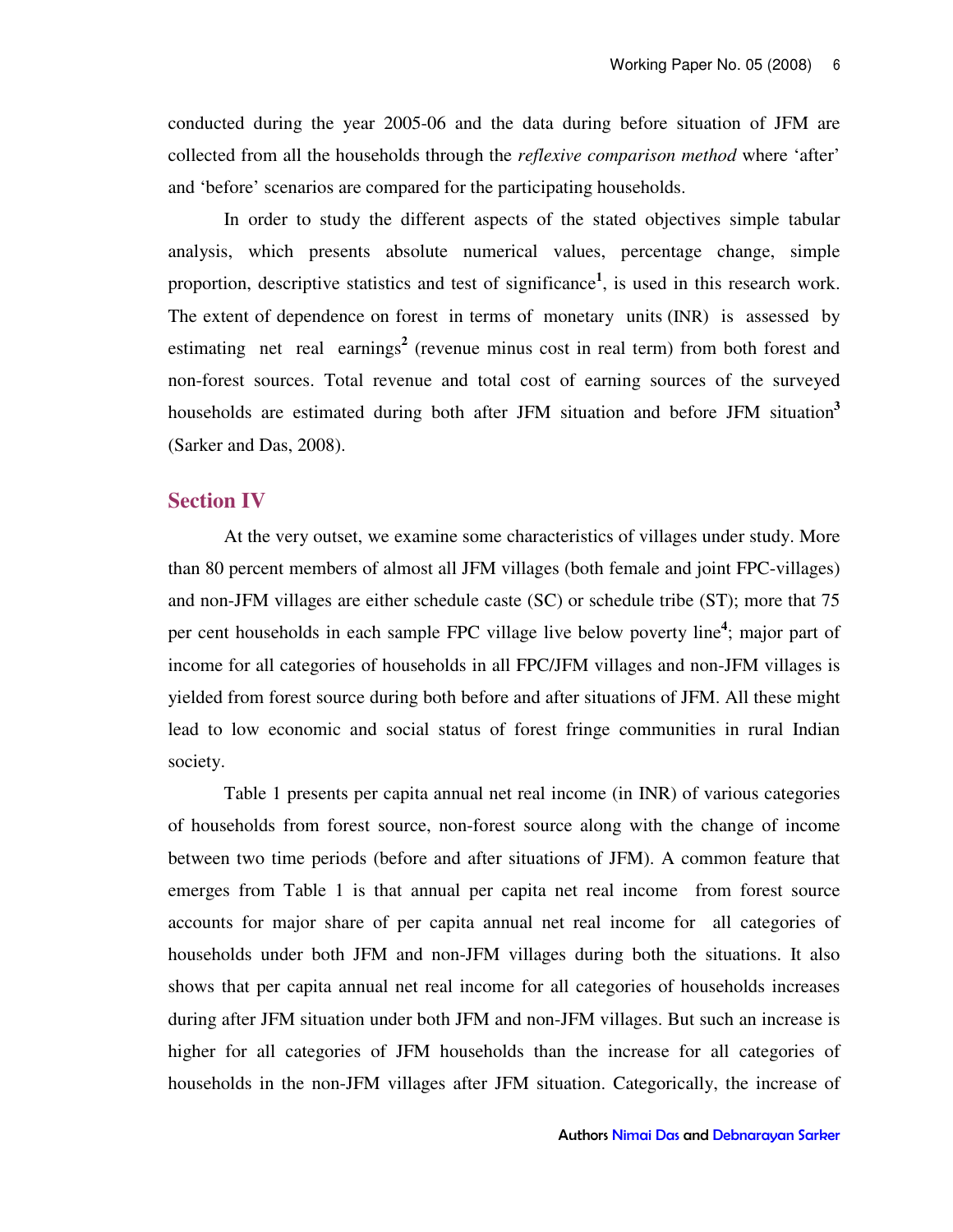forest income is higher for landless and marginal landholding households under JFM villages compared with same categories of households under non-JFM villages. The higher increase in income for landless and marginal categories of households under JFM villages has been made possible only due to substantial increase in income from forest source after JFM. It seems to be relevant to mention that during before JFM situation the share of per capita annual net real income from forest source out of per capita annual net real income from all sources for all households under our study (combining both JFM and non-JFM villages together) ranges between 63.56 and 70.58 percentage points indicating that forest was major source of income for all categories of households before JFM. After JFM, the share of per capita annual net real income from forest source for the households under JFM villages, combining both female and joint FPC-villages together, works out between 67.96 and 87.45 percentage points. For non-JFM villages, the share of per capita annual net real forest income from forest source out of per capita annual net real income for non-JFM households under our study ranges between 60.29 and 64.09 percentage points during before JFM situation, whereas after JFM situation it lies between 55.26 and 64.59 percentage points. Table 1 also shows that forest income for all households under JFM villages, irrespective of female and joint FPC-villages, has considerably increased after JFM programme; but the incidence of increase is much lower for the households belonging to the better economic position on land-based economic status.

As regards non-forest income for JFM households is concerned, out of annual per capita net real income of a range between INR 983.02 and INR 1107.90 in an average (combining both JFM and non-JFM households together), non-forest income of JFM households was lying between INR 338.69 and 396.72 during before JFM situation, whereas after JFM situation out of annual per capita net real income of a range between INR 1368.64 and 1371.18 in an average non-forest income works out between INR 202.85 and 279.87. Before JFM situation the contribution of non-forest income to per capita net real income for JFM households is around 35 percentage point, whereas after JFM situation the contribution of non-forest income works out to around 18 percentage points. So, the change of annual per capita net non-forest income out of change of annual per capita net real income is insignificant for JFM households after JFM situation due to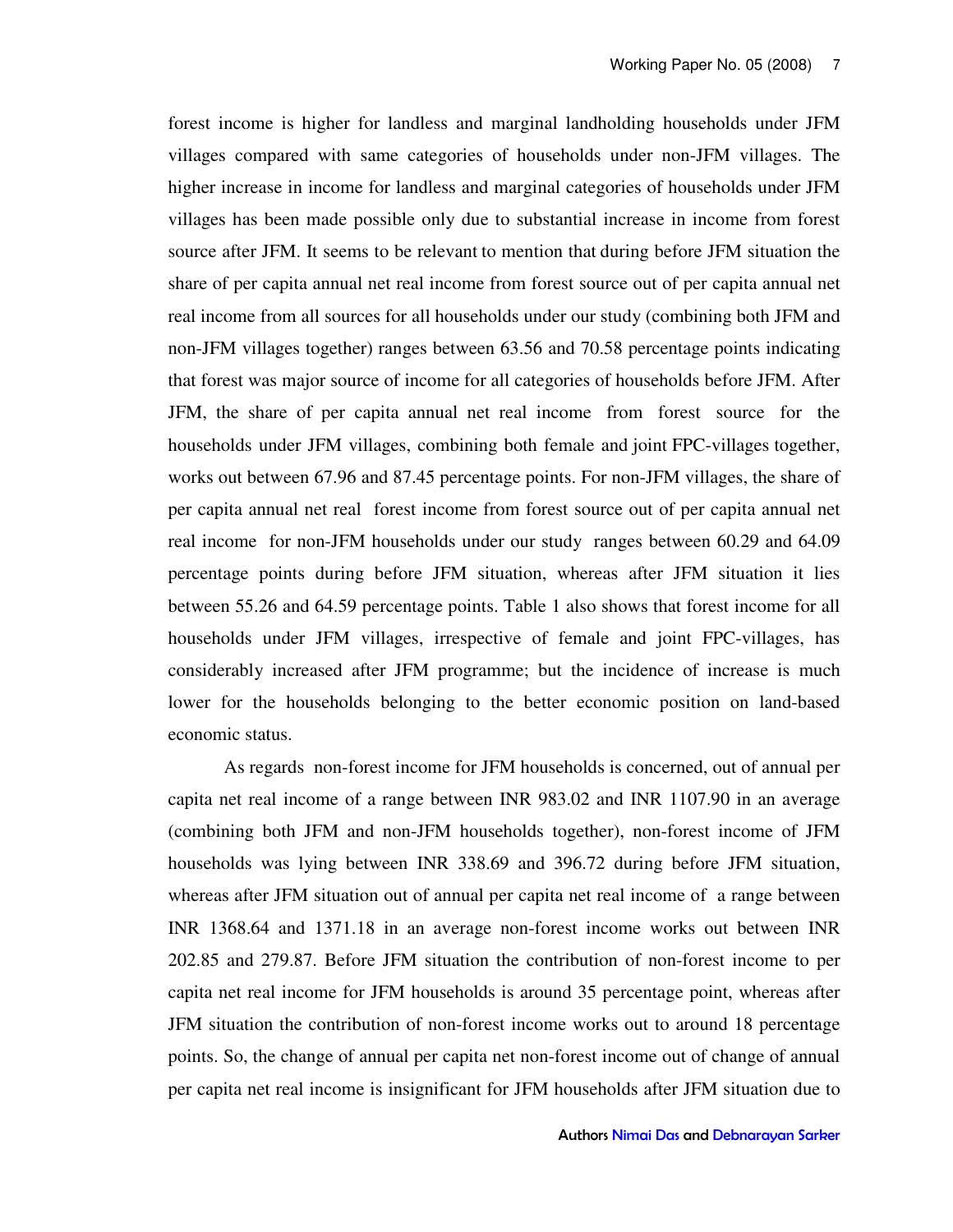major contribution of forest income in annual per capita net real income for JFM households both before and after JFM situations.

Why does annual per capita net real forest income increase for JFM households after JFM influencing thereby to increase in their annual per capita net real income during the same period ? As may be seen in Table 2, the physical quantity related to collection of all NTFPs per day per household for all JFM households increases much higher rate after JFM, although the incidence of increase among JFM households is categorically higher for landless and marginal landholding households; but for non-JFM households, the rate of its increase is much lower after JFM situation.

Is it only the increase of NTFPs in physical terms that help to increase per capita net real income for JFM households after JFM ? Table 3 presents the break-up of household's dependence on forest and non-forest sources of income during after and before situations of JFM programme (share in percentage of annual per capita net real income). An important feature that emerge from the table is that annual per capita net real income (combining all forest sources – NTFPs, forestry wage and timber forest products – together) accounts for major share of per capita annual net real income for almost all categories of households under both JFM and non-JFM villages during both the situations. Table 3 also shows that timber income during after JFM situation for JFM villages is of two types: legal and illegal**<sup>5</sup>** . Legal timber earning for JFM villages is the share of government's timber revenue received by households legally from the JFM forest. But during before JFM situation households' income from timber for JFM villages was, basically, illegal. For non-JFM villages, timber income during both after and before situations is illegal. What is more important here is that after JFM situation the legal timber income constitutes a very small proportion of the annual per capita net real income for all households under JFM villages. Annual net real income from timber forest products (TFPs) generating from illegal source for JFM households decreases to a large extent during after JFM period. Conversely, there is a significant increase in income from NTFPs and forestry wage labour for JFM households after JFM.

As regards NTFPs are concerned, Table 3 shows that before JFM the share of NTFPs' income out of annual per capita net real forest income for JFM households in an average was below 25 percent, whereas it was around 16 percent for non-JFM households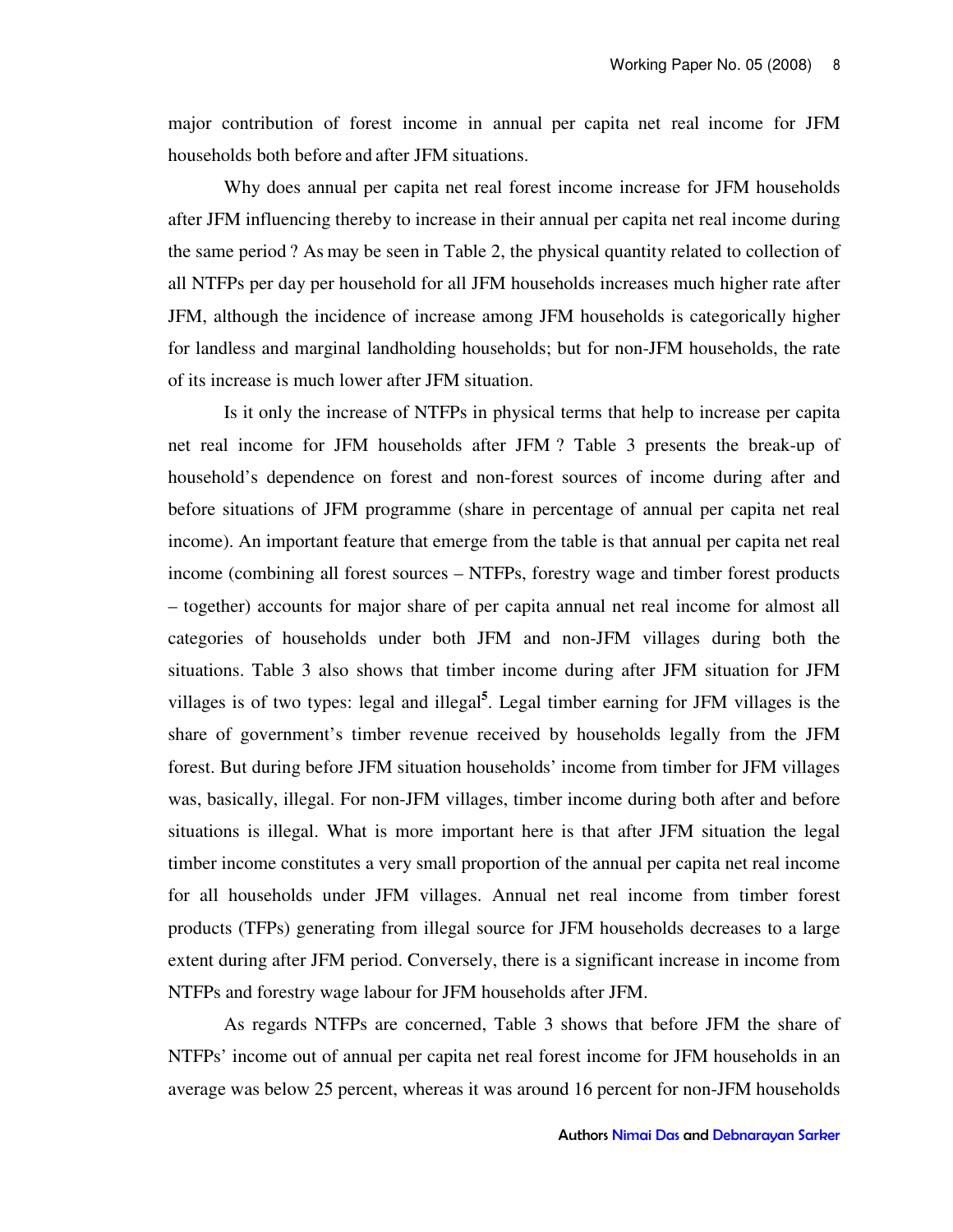during the same period. But after JFM situation the share of annual per capita net real forest income from NTFPs for JFM households marks a significant increase – around 158 percentage points for joint FPC households and around 193 percentage points for female FPC households – on an average, whereas such an increase is around 2 percentage points for non-JFM households on an average during the same period. However the incidence of increase of NTFPs' income is more prominent for landless and marginal landholding JFM households after JFM. With regard to forest wage income is concerned, before JFM the share of forest wage income out of annual per capita net real forest income for JFM households in an average was below 8 percent, whereas it was around 7 percent for non-JFM households during the same period. But after JFM situation the share of annual per capita net real forest income from forest wage work for JFM households shows much higher increase –around 194 percentage points for joint FPC households and around 149 percentage points for female FPC households- on an average, whereas it is around 12 percentage points increase for non-JFM households on an average during the same period. The incidence of increase of forest wage income is more prominent for landless and marginal landholding JFM households after JFM. Table 3 also shows that income other than NTFPs and forest wage work decreases for JFM households in an average after JFM. These results, however, imply that the increase of NTFPs' income and forest wage' income are the only factors for the increase of annual per capita net real income for JFM households after JFM.

Does the increase of wage rate and price per unit of NTFPs help to increase the annual per capita net real income for JFM households after JFM situation? As regard forest wage labour is concerned, not only the landless and marginal categories of households but also small landholding households are involved in forestry works after JFM situation. This is due to attractive high forestry wage rate in forest sector compared with local rural wage rate in non-forest sector. The prevailing wage rate for forest wage labour after JFM situation is fixed at INR 67.50 which is about a double of the prevailing average local wage rate for, usually, eight hours of service from 8am to 4pm (Sarker and Das, 2008). This rate is much higher than the forest wage rate of before JFM situation. However forest wage rate is fixed up by the government on the basis of market wage rate. It changes time to time. While we undertook our study after JFM situation forest wage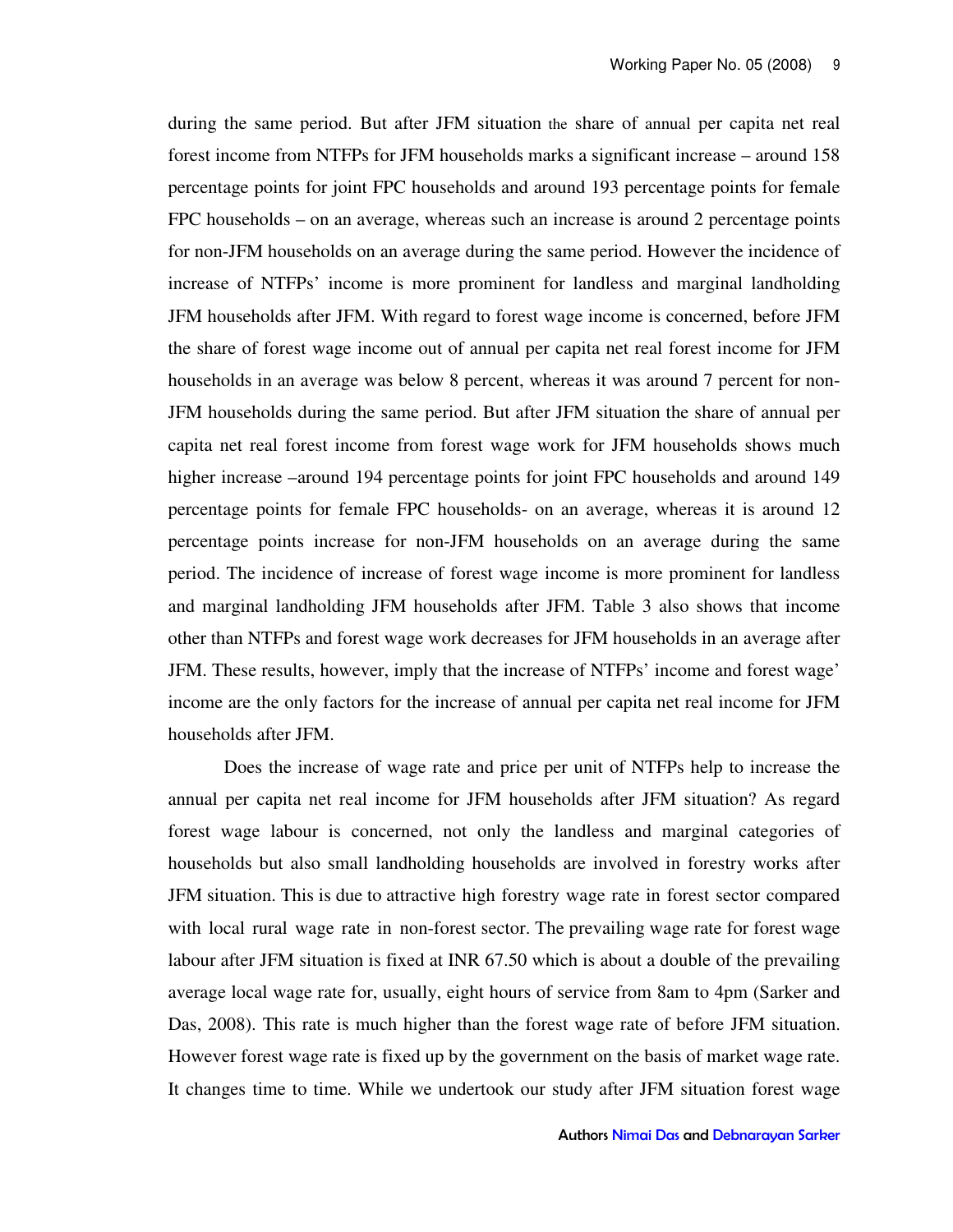rate was fixed at INR 67.50. Moreover, although the local rural wage rate was between INR 30 – 35 while we conducted our survey, it was also higher than that of before JFM situation. But the number of working days for forest fringe communities as wage labour under forest department is more or less fixed. After JFM situation, usually, one person from each JFM household with a family size of five or less gets the opportunity of forest work from thirty five to forty days per year. If the size of member of a household is grater than five, usually, two persons get the opportunity of forest work for seventy to eighty days in total per year from the same family (ibid). The number of days of employment for each forest wage labour per household per year is fixed at 35-40 days for the family size of five or less than five; two persons of a poor household with a family size of greater than five get the opportunity of forest wage work for 70-80 days per year (ibid). As regards product price is concerned, Table 4 shows that the price per unit of all kinds of NTFPs increases after JFM. It also shows the period of collection of all types of NTFPs by the households we surveyed. Fuelwood is collected by the households for the whole year. The period of collection for sal leaves is about 10 months in a year. It seems to imply that fuelwood and sal leaves are the regular source of income for the households we surveyed.

We now examine the period of annual employment for JFM and non-JFM households under forest and non-forest sector (Table 5). It shows that average days of employment per household per year under forest sector has increased during after JFM situation for both JFM and non-JFM households irrespective of landless and land-based economic status; but such an increase is more pronounced for the JFM villages in general, and households belonging to lower economic status (landless and marginal landholding households) in particular. The table also reveals that average person per household employed in forest sector per year has increased significantly, ranging between 27.84 percentage and 48.94 percentage points, for landless and marginal categories of households under JFM villages during after situation of JFM programme, while such increase is observed much low for small category of JFM households, and all categories of households under non-JFM villages during the same period. As regards employment opportunities under non-forest sector is concerned, although average number of working days per household per year for intra-village off farm activities other than forest sector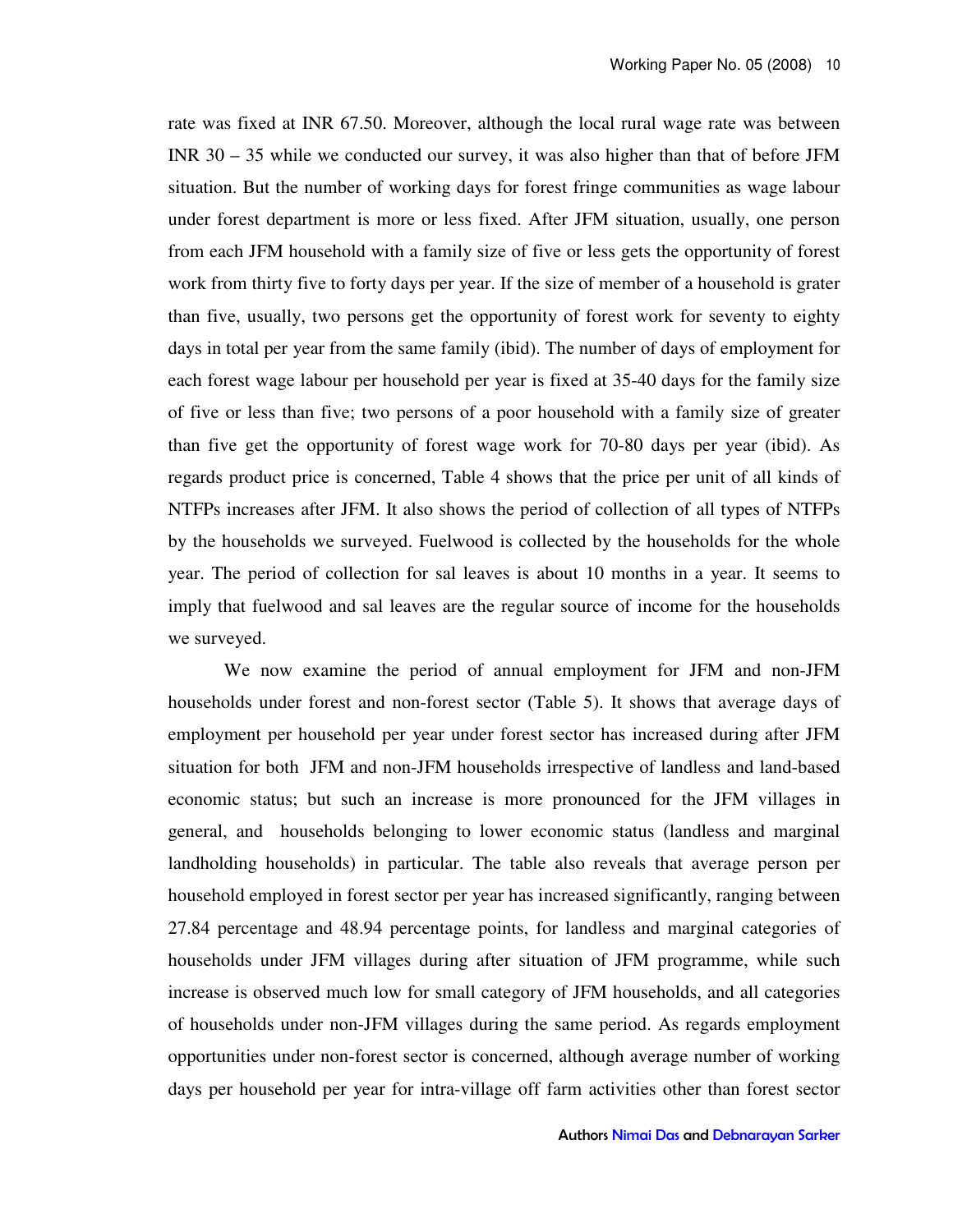has somewhat increased (from 49 days per household per year to 53 days per household per year for female FPC-villages and from 55 to 59 for joint FPC-villages) in JFM villages after JFM situation, the average number of working days per household per year in non-forest sector has significantly decreased for all categories of JFM households during the same period. The incidence of intra-village (within village) employment for JFM households increases after JFM and this is due to increase of off-farm employment in the forest sector. Conversely, there is high incidence of out-migration for non-JFM households for non-JFM villages after JFM. It might suggest that due to the implementation of JFM programme forest provides a significant increase of off-farm employment opportunities for all categories of JFM households within their own villages, the incidence of employment opportunities being higher for landless and marginal categories of households. On the contrary, due to non-execution of JFM programme the non-JFM households fails to receive these opportunities which influences our-migration for non-JFM households to a large extent after JFM situation.

However, some common characteristics that appear among JFM households from this study (without the comparison between sex and categories of households) for their execution of JFM programme are in the following lines:

a) After JFM, annual per capita net real income for JFM households is higher than non-JFM households, although no perceptible difference in annual per capita net real income is observed between JFM and non-JFM households before JFM situation.

b) Much higher economic benefit (per capita net real income) for JFM households after JFM situation is mainly due to forest source of income, the higher physical collection of NTFPs and processing & production of NTFPs-based enterprises being the major source of forest income for all categories of JFM households after JFM situation. The increase of collection of NTFPs is about hundred or more than hundred percentage points the quantity of before JFM situation for all categories JFM households after JFM situation, whereas the increase of the quantity of collection of NTFPs per day per households is in no case greater than twenty five percentage points of the quantity before JFM situation for all categories of non-JFM households after JFM situation. Before JFM the share of NTFPs' income out of annual per capita net real forest income for JFM households in an average was below 25 percent, whereas it was around 16 percent for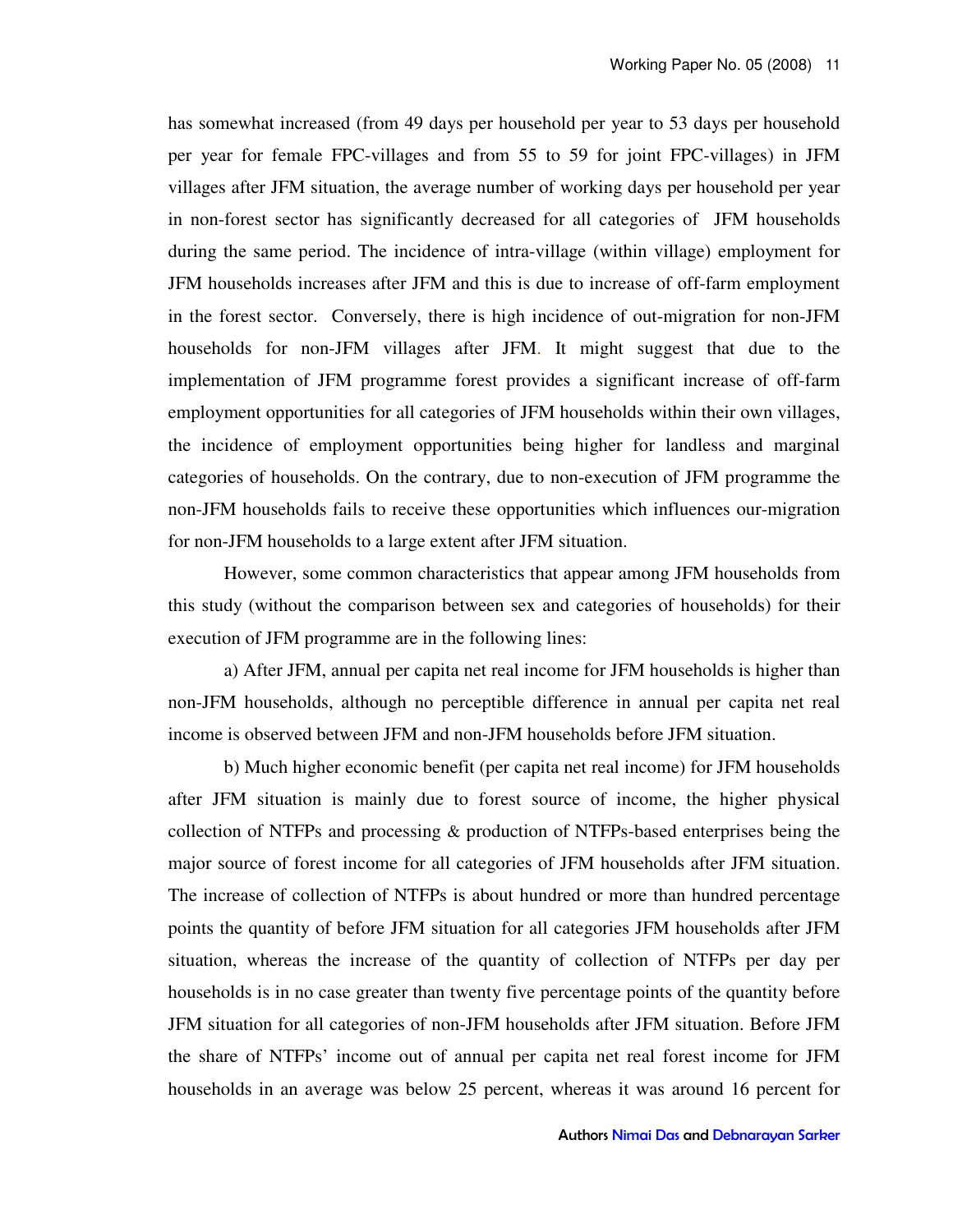non-JFM households during the same period. But after JFM situation the share of annual per capita net real forest income from NTFPs for JFM households marks a significant increase – around 158 percentage points for joint FPC households and around 193 percentage points for female FPC households- on an average, whereas such an increase is around 2 percentage points for non-JFM households in an average during the same period. It implies that JFM programme has helped JFM households gaining a major increase for the collection of NTFPs, the major source of forest income, which non-JFM households fail to receive.

c) In keeping with the increase of the quantity of collection of NTFPs, JFM programme helped FPC-households receiving a high increase of forest wage work which non-JFM households fails to receive due to non-execution of JFM programme.

d) After JFM situation, the price per unit of all types of NTFPs is much higher than the price per unit of before JFM situation.

e) Wage rate of forest work after JFM is much higher than that of before JFM situation. Although local rural wage rate after JFM is higher than that of its before JFM, forest wage rate, which is fixed up by the government (INR 67.50 for eight hours of work usually from 8am to 4pm, on the basis of market wage rate) is about a double of the local rural wage rate after JFM situation.

f) As JFM programme has increased opportunities of work within forest sector (NTFPs and forestry wage work) for JFM households after JFM situation (by increasing collection of NTFPs more than double the quantity of before JFM situation, and high increase of forestry wage work the quantity of before JFM situation), both average days of employment per household per year and average person employed per households per year show much higher increase in the forest sector. It implies that higher increase of physical forest works brings about increase in the time of work in the forest sector after JFM situation for the JFM households.

However, if we consider household as a unit, the common feature that emerges out for JFM households after JFM situation for the execution of JFM programme is that physical increase of forest related works has a positive impact on the prices of forest related works influencing higher hours (time) of work influencing thereby increasing higher per capita net real income for JFM household.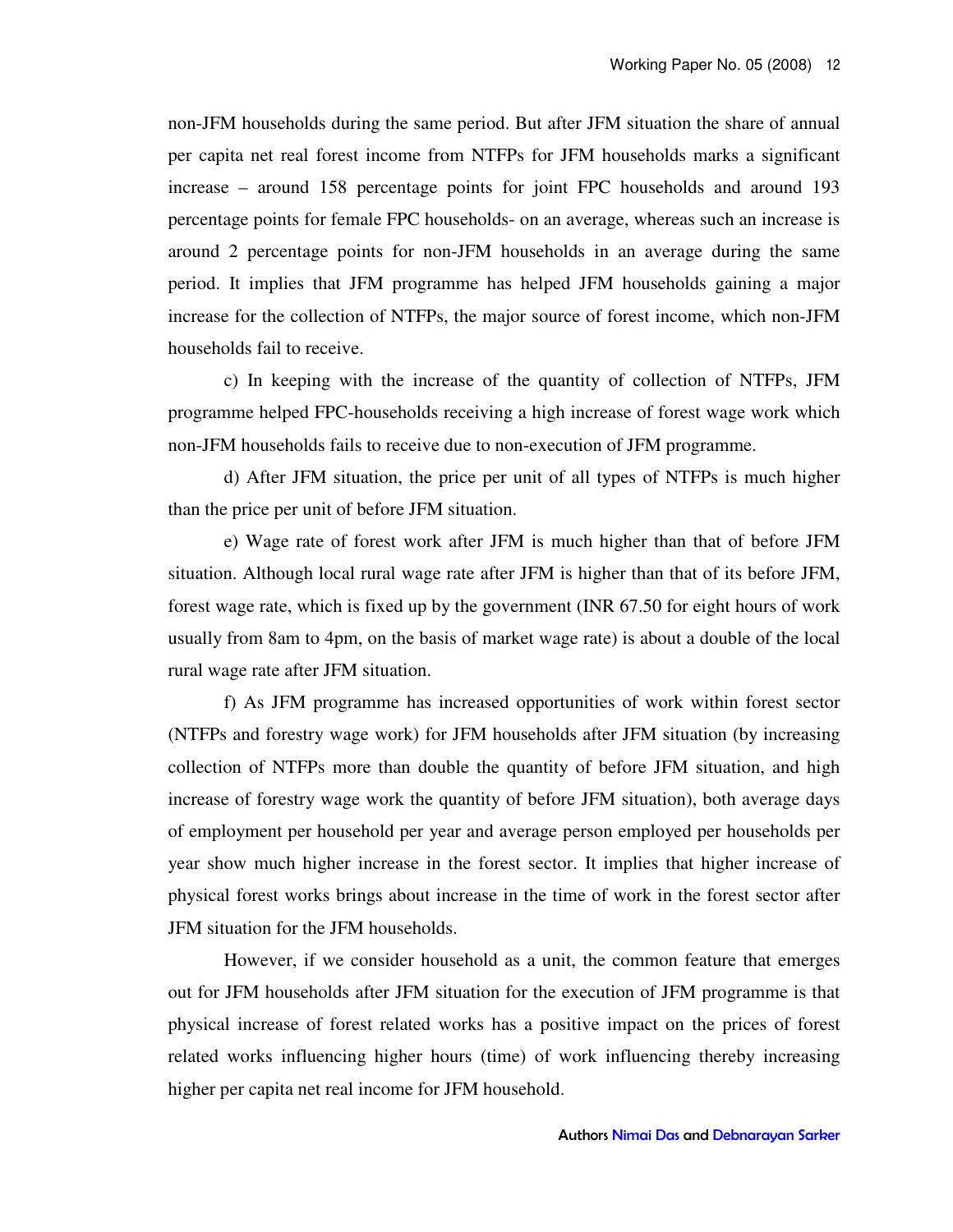#### **Section V**

Following Becker (1965) and Lancaster (1966) household's production function approach we assume:

U = U(v) ............................. (1)

i.e., consumers derive utility from the vector of attributes instead of receiving utility directly for marketed goods  $(q_i)$ . They consume goods only after some transformation of those goods. We assume that for each  $v_i$ 

$$
T_i = t_i v_i
$$
  
 
$$
q_i = a_i v_i
$$
 ....... (2)

where  $t_i$  is a parameter indicating the per unit consumption of time for each  $v_i$  consumed; then the total time spent consuming some amount  $v_i$  is  $T_i$ .  $a_i$  is a parameter indicating the amount of market good  $q_i$  needed per unit of  $v_i$ .

Let T represents the total time available for all activities (i.e., 24 hours per day). In keeping with our empirical works we assume that consumer spends time working on collection of forest products  $(C_{fp})$ , forestry wage work  $(W_f)$ , crop farming  $(C_f)$  and nonforest wage work  $(W_{nf})$ . To evaluate the model simple, we assume some constant wage rate/net return (r) per hour for all types of work performed by the consumer under our study. We also assume that the consumer has available non-wage income in the amount Y. Then we can write

 $U = U(v_1, v_2, ..., v_n)$ 

 $\pi$   $\pi$   $\rightarrow$   $\mathbf{v}$ 

subject to  $\Sigma p_i q_i = r(C_{fp} + W_f + C_f + W_{nf}) + Y$ 

and

$$
= \Gamma(1_{\text{aw}}) + 1
$$
  

$$
\Sigma T_i = T - (C_{\text{fp}} + W_{\text{f}} + C_{\text{f}} + W_{\text{nf}})
$$
  

$$
= T - T_{\text{aw}}
$$

 $p_i$  = price per unit of  $q_i$ 

where

and  $T_{aw} = C_{fn} + W_f + C_f + W_{nf}$ 

However, since time and goods are inextricably linked by the production equation (2), the two constrains can be combined. Replacing  $T_{aw}$  in the income constrain with T –  $\Sigma T_i$  from the time constrain, we have the single constrain

$$
\Sigma p_i q_i + \Sigma r T_i = rT + Y
$$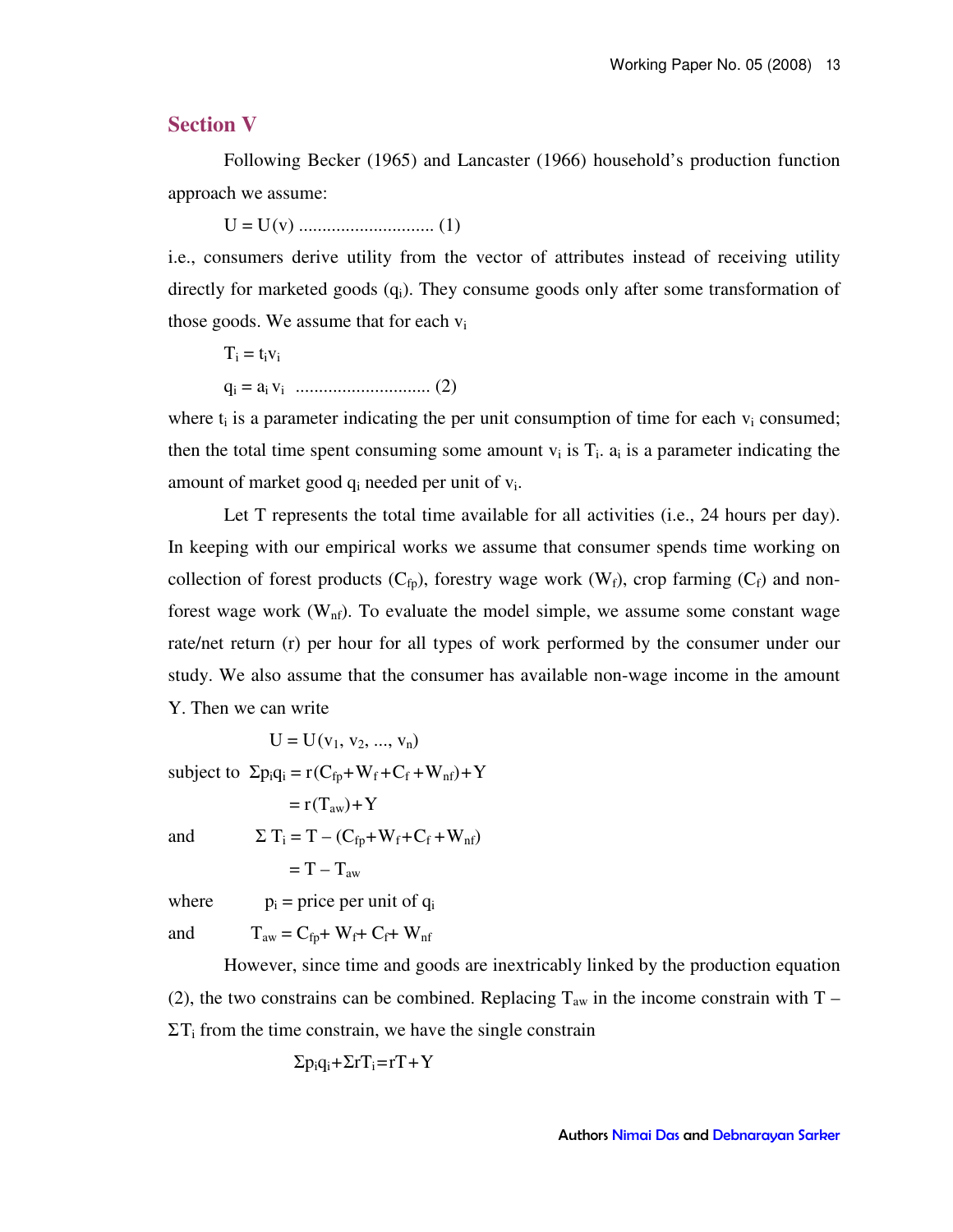Then substituting  $T_i = t_i v_i$  and  $q_i = a_i v_i$  we have the basic model

 $U = U(v_1, v_2, ..., v_n)$ 

subject to  $\Sigma(p_i a_i + r t_i) v_i = rT + Y$  = rT+Y ............................. (3)  $p_i a_i + r t_i = \varepsilon_i$  may be interpreted as 'full price' – cash expenditure of  $p_i a_i$  (rupee) plus the time expenditure of  $t_i$  (hours) – of consuming  $v_i$  when one unit of some attribute  $v_i$  is consumed.  $rt_i$  represents an opportunity cost of consuming  $v_i$  because the time could have used to produce income. However, the constraint of (3) represents an individual's full income equals non-wage income plus the amount of income that would be earned if the entire day were spent at work.

Idle time (and leisure) are attributes in the model. The total time spent consuming all attributes is  $T_c = T - T_{aw} = \Sigma T_i$ . As we are interested in characterizing consumer's response to changing wage level, price level (Table 4) and income level (Table 2), the situation with an ordinary demand curve the consumer is worse-off facing higher prices than lower prices since his income is constant. The problem is more relevant of constructing the Hicksian demand curve (sometimes called the compensated demand curve) by adjusting income as the price changes so as to keep the consumer's utility constant. As the consumer is compensated for the price change with constant utility, we consider the following expenditure minimization model

Minimize  $Y = \sum (p_i a_i + rt_i) v_i - rT$ subject to  $U(v_1, v_2, ..., v_n) = U^0$ ............................. (4)

Assuming the first and second order conditions hold, the Hicksian demand curve is

v<sup>i</sup> = v<sup>i</sup> u (ε1, ε2, ..., εn, r, U<sup>0</sup> ) = v<sup>i</sup> u (p, a, t, w, U<sup>0</sup> ) ............................... (5)

The structure of this model in  $\varepsilon_i$  and  $v_i$  is formally identical to the standard minimization model. Thus  $\delta v_i^u / \delta \epsilon_i < 0$ . Moreover, as parametric change in either  $p_i$ ,  $a_i$  or  $t_i$ increases  $\varepsilon_i$  by a proportional amount, it also follows that  $\delta v_i^{\mu}/\delta p_i < 0$ ,  $\delta v_i^{\mu}/\delta a_i < 0$  $i \sim v$ ,  $\mathbf{v}_i$  $\int_{i}^{u}$  / $\delta p_i$  < 0,  $\delta v_i^{u}$  / $\delta a_i$  < 0 and  $\delta v_i^{\mu} / \delta t_i < 0.$ 

Defining the Hicksian demands for the market goods as  $q_i$  and time spent on such goods as  $T_i^u$  respectively the technological relations follow that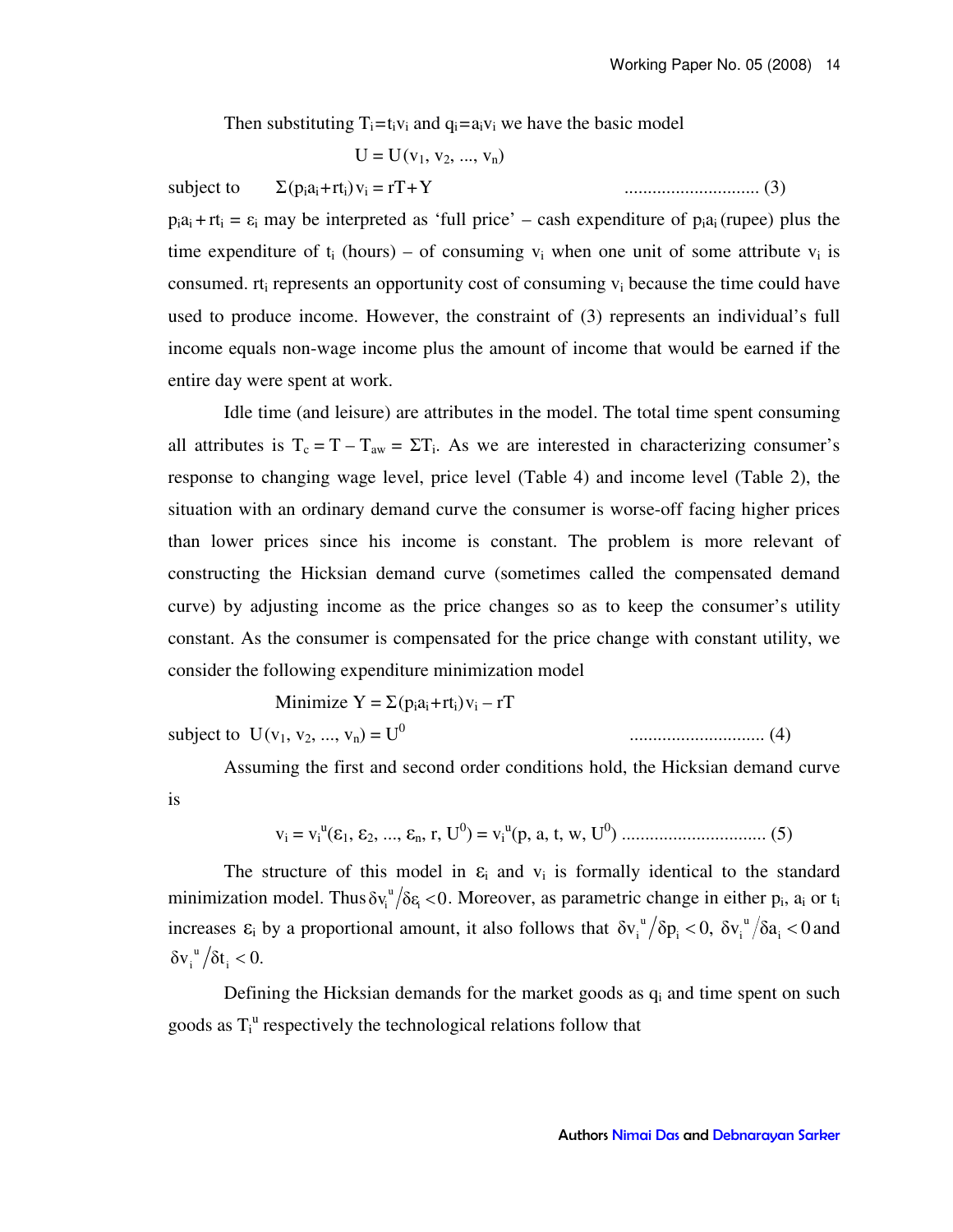$$
\delta q_i^{\nu} / \delta p_i = a_i \left( \delta v_i^{\nu} / \delta p_i \right) < 0
$$
  
\n
$$
\delta q_i^{\nu} / \delta t_i = a_i \left( \delta v_i^{\nu} / \delta t_i \right) < 0
$$
  
\n
$$
\delta T_i^{\nu} / \delta p_i = t_i \left( \delta v_i^{\nu} / \delta p_i \right) < 0
$$
  
\n
$$
\delta T_i^{\nu} / \delta a_i = t_i \left( \delta v_i^{\nu} / \delta a_i \right) < 0
$$

The analysis of the important changes is as follows: if the price of commodity  $q_i$ increases (decreases),  $v_i$  attributes (idle time and leisure) for the consumer decreases (increases) leading to less (more) consumption of the market good  $q_i$ ; decrease in price of  $q_i$  has negative effect on  $v_i$  leading to positive impact on  $t_i$  (per unit consumption of time for each  $v_i$  consumed); increase (decrease) in  $t_i$  will lead to decrease (increase) in  $v_i$ leading to less (more) consumption in  $q_i$ ; increase in  $a_i$  (amount of market good  $q_i$ required per unit of  $v_i$ ) will lead to decrease in attributes which influences the decrease in total time spent consuming  $v_i$ .

But the analysis of changes in r is more problematic. The parameter r enters the full price of each and every  $v_i$  for which time is consumed. Therefore, the change in r necessarily changes many prices simultaneously, preventing the application of the law of demand. Since r appears in many first order equations, a refutable hypothesis of the compensated demand functions concerning the important parameter is impossible in this model. As the wage increases, consumption will in general switch to good that are relatively less time intensive (Becker, 1965). In order to derive such a result an additional assumption regarding the values of the various parameters in the model is required. The pure substitution effect for the total member of hours worked, however, does have a determinate sign.

Considering the relation  $\Sigma$  Ti = T – T<sub>aw</sub>, we can express the expenditure minimization model in terms of the n +1 variables  $v_1$ ,  $v_2$ , ...,  $v_n$  and  $T_{aw}$ , and two constrains

Minimize  $Y = \sum p_i a_i v_i - rT_{aw}$ subject to U(v1, v2, ..., vn) = U<sup>0</sup> ......................... (6) and  $\Sigma t_i v_i + T_{aw} = T$ 

As regards the theorem on general methodology is concerned, the comparative static theorem for parameters appearing in only the objective function are the same as for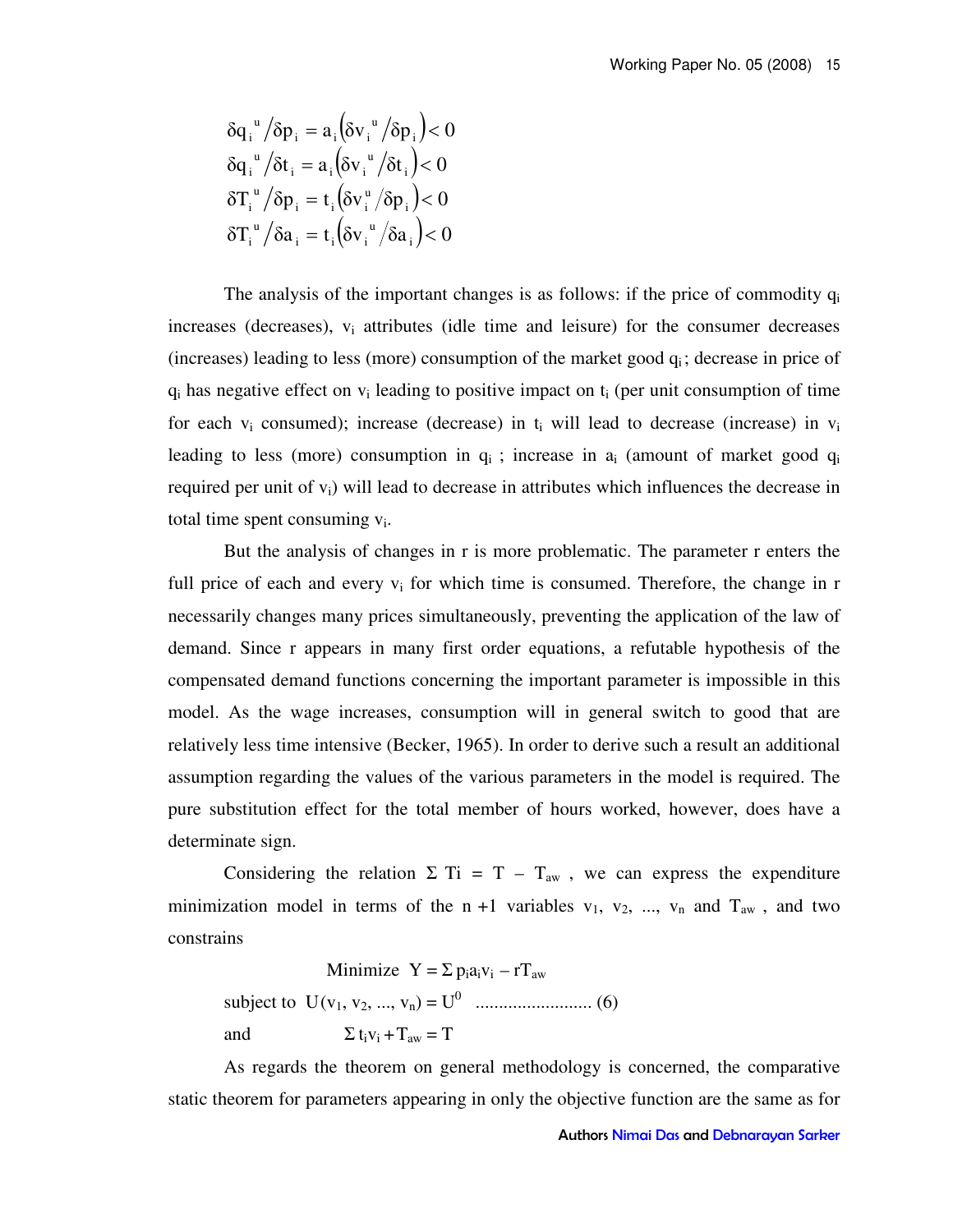unconstrained model so long as the first and second order conditions are assumed satisfied. Here the parameter r does not appear in the constrain; it only enters the objective function in the particularly simple form  $-rT_{aw}$  i.e., as a price of  $T_{aw}$ . As the expenditure function is a minimization problem it is concave in  $-$  r, then  $\delta(-T_{\rm aw}^{\quad u})/\delta r < 0$  or  $\delta(T_{\rm aw}^{\quad u})/\delta r > 0$ aw  $-\int_{-\infty}^{\infty} \int_{-\infty}^{\infty} \int_{-\infty}^{\infty} \delta$  or  $\delta(T_{\text{av}}^{\text{u}})$  and  $T_{\text{av}}^{\text{u}}$  denotes the compensating demand fro hours worked. Then  $\delta T_c^{\mu}/\delta r = \delta (T - T_{aw}^{\mu})/\delta r < 0$ .  $\int_{c}^{u}$   $\int \delta r = \delta (T - T_{aw}^{u}) / \delta r$  < 0. Thus, like the simple model of labour-leisure choice, this model reveals that a compensated increase in wages is an increase in opportunity cost of leisure and leads to a decrease in leisure consumed and a corresponding increase in the number of hours worked.

If we distinguish between two types of works – forest related works (FW) and non-forest related works (NFW), equation (6) can be written as

Minimize  $Y = \sum p_i a_i v_i - (r_1 T_{FW} + r_2 T_{NFW})$ subject to U(v1, v2, ..., vn) = U<sup>0</sup> ......................... (7) and  $\Sigma t_i v_i + T_{FW} + T_{NFW} = T$ 

where  $r_1$  and  $r_2$  are the prices per unit of  $T_{FW}$  and  $T_{NFW}$  respectively.

Since equation (7) is a minimization problem, the expenditure function is concave in –w, that is  $-\delta r_1 / \delta T_{FW}^{\mu} < 0$  or  $\delta r_1 / \delta T_{FW}^{\mu} > 0^6$ .  $1 / 0$  FW u  $1 / 0$  FW  $-\delta r_1/\delta T_{\text{FW}}^{\text{u}} < 0$  or  $\delta r_1/\delta T_{\text{FW}}^{\text{u}} > 0^6$ . As the physical quantity of forest works (quantity of NTFPs and forestry wage work) increases  $r_1$  also increases. Then  $\delta(T - T_{FW})/\delta r_1 < 0$ , i.e., the total time consuming the forest attributes of v<sub>i</sub> is T –  $T_{\text{FW}} = \Sigma T_i + T_{\text{NFW}}$ . Then  $\delta (T - T_{\text{FW}}^{\text{u}})/\delta r_i < 0$ .

Thus a compensated increase in quantity of  $T_{FW}$  (forest work) increases the price of  $T_{FW}$  influencing an increase in opportunity cost of leisure of forest attributes indicating a decrease in leisure consumed and a corresponding increase in the number of forest hours' worked.

#### **Section VI**

This study suggests that JFM households receive higher economic benefit after JFM situation for the execution of JFM programme: the physical increase of forest related works has a positive impact on the prices of the same influencing higher hours (time) of work which help them increase higher annual per capita net real income.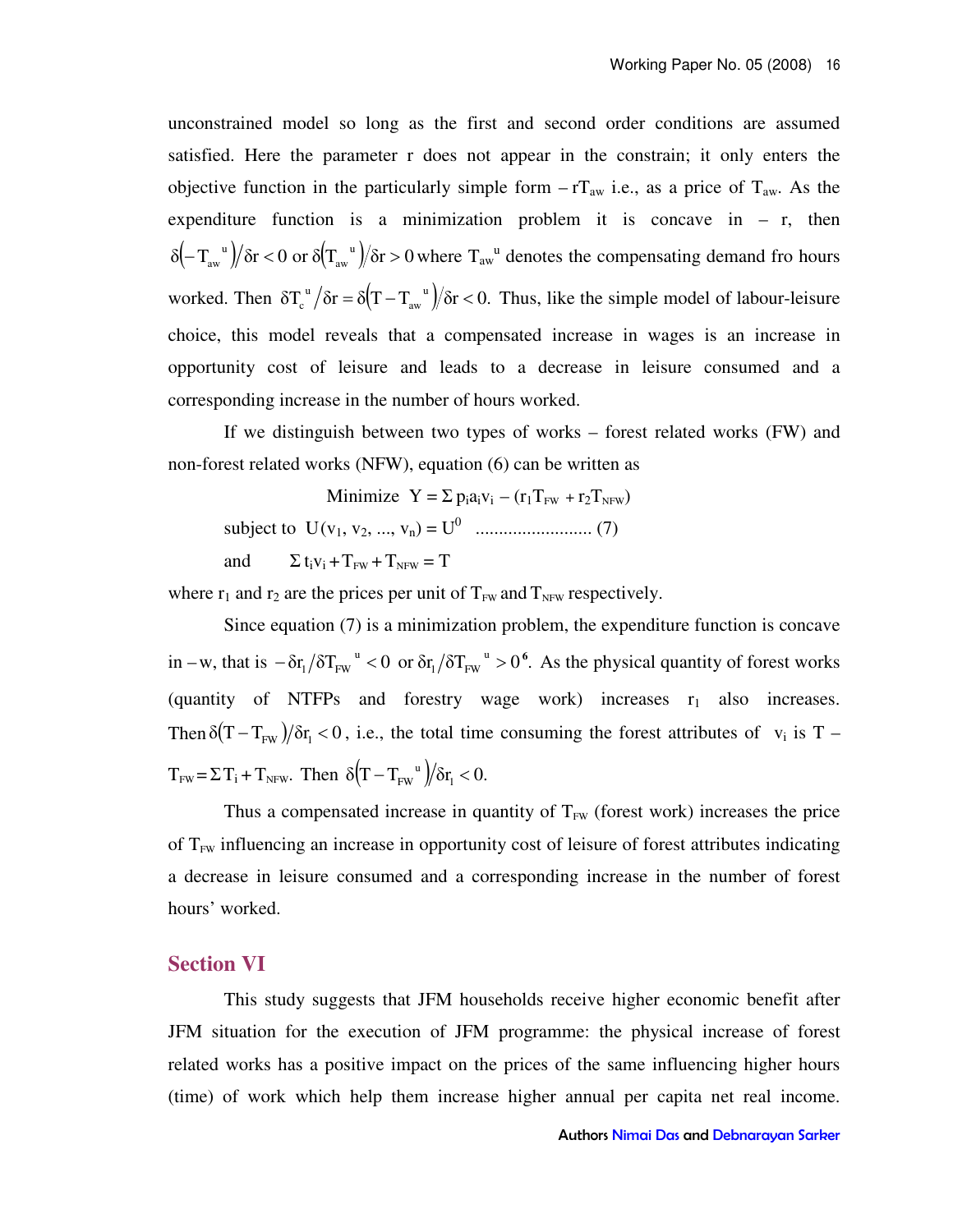Increase in income from forest is due to two sources: NTFPs and forest wage work. NTFPs source from forest is the main source of the economic benefit for the members participating in the JFM programme irrespective of female and joint FPC-villages. As regard forest wage labour is concerned, not only the landless and marginal categories of households but also small landholding households are more involved in forestry works after JFM situation. This is due to attractive high forestry wage rate compared with local wage rate in non-forest sector.

This study, however, lends credence to the fact that works related to NTFPs and forest wage work form the very important part of the life of rural forest fringe households under our study. In terms of use of underemployed and unemployed family labour, there are huge employment opportunities for forest dependent communities and in particular to poorer households, which mostly tribal, in a big way. The poorer the households are according to their economic status, greater is the dependence on forest and so greater is the extent of involvement in forest related activities (NTFPs collection, processing, etc. low return forest activities – and forest wage work). However in keeping with the declaration of National Forest Policy (1988) -"The life of tribal communities and other poor living within and near forests revolves around forests. The rights and concessions enjoyed by them should be fully protected" (SPWD, 1998:3)-in pursuant to which June 1990 JFM guideline came into existence, this study seems to suggest that JFM plays a positive role from the point of view of economic security of the forest fringe households we surveyed.

#### **Notes**

**1.** The problem here is to examine whether there is any significant difference between two mean values – mean values of two variables (after JFM situation and before JFM situation) for a given population say household related to collected quantity of NTFPs, etc. The problem may, however, consider the following form. Let the two random variables, *x* (after JFM situation) and *y* (before JFM situation), be drawn from a given population. We want here to find if JFM is really effective to change households' collected quantity of NTFPs, man days of employment in forest sector and so on. Suppose  $x_1, x_2, ..., x_n$  be the values of n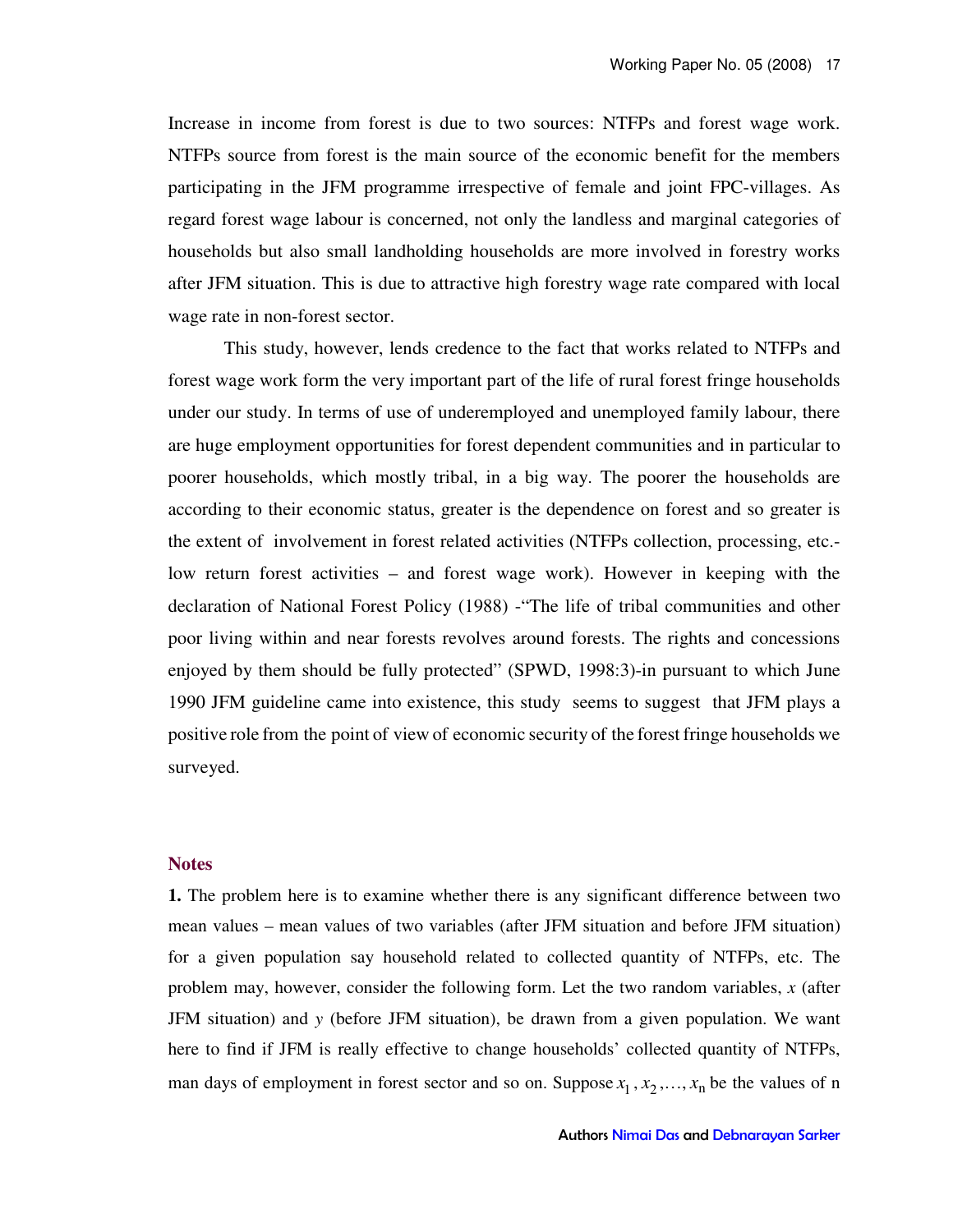random sample during after JFM situation and  $y_1, y_2, \ldots, y_n$  be the corresponding values of n random sample during before JFM situation respectively. Now  $(x_i, y_i)$  are the pair of values in the i<sup>th</sup> household during after JFM situation and before JFM situation respectively. In order to test the significance of the difference between two population-means ( $\mu_x$  and  $\mu_y$ ) we can apply *paired t-test* because *x* and *y* are not completely independent, and they are dependent in pairs of observations  $(x_1, y_1)$ ,  $(x_2, y_2)$ ,...,  $(x_n, y_n)$  corresponding to 1<sup>st</sup>, 2<sup>nd</sup>,..., n<sup>th</sup> household respectively (Goon *et al*., 1985:310; Gupta, 1992:1228). The appropriate test statistic is given by

$$
t = \frac{\overline{d}}{s\sqrt{n}} \text{ with d.f.} = n-1
$$

where  $d_i = x_i - y_i$  and  $s^2 = \frac{1}{n-1} \sum_i (d_i - \overline{d})^2$ 1  $\frac{1}{-1}\sum_{i}(d_i \frac{d}{dx} \sum_{i} (d_i - d)^2$  and the testing hypothesis is H<sub>o</sub>:  $\mu_x = \mu_y$  which is tested against the alternative hypothesis  $H_1$ :  $\mu_x \neq \mu_y$ .

**2.** Real earning (in Rs.) is determined after deflating the money income by Consumer Price Index for Agricultural Laborers (General) on the one hand, on other the procedures of estimation of net money income and hence cost and revenue during both before and after JFM situations are evaluated directly from our earlier study (Sarker and Das, 2008). It is worthwhile to mention that total revenue and total cost of rural forest fringe households under our study are estimated on two sources – forest (NTFPs, forestry wage and TFPs) and nonforest (farm, non-forest wage and others).

**3.** Although 'after situation of JFM' is simply the survey period (2005-06) of this research study 'before situation of JFM' is not the same for all FPC-villages. 'Before situation of JFM' of this study implies one preceding year of the formation of each FPC under our survey. It is worth important to mention that before situation of JFM of each surveyed FPC differs from one another. A single before situation is selected by the simple arithmetic mean for all FPCs under study.

**4.** Poverty line income in rural West Bengal on the basis of PCME (per capita monthly expenditure) by NSS of 56<sup>th</sup> round (1999-00) is INR 350.17. Based on the CPIAL (Consumer Price Index of Agricultural Labour [General]) the poverty line income for the year 2005-06 is calculated as INR 394.00 approximately.